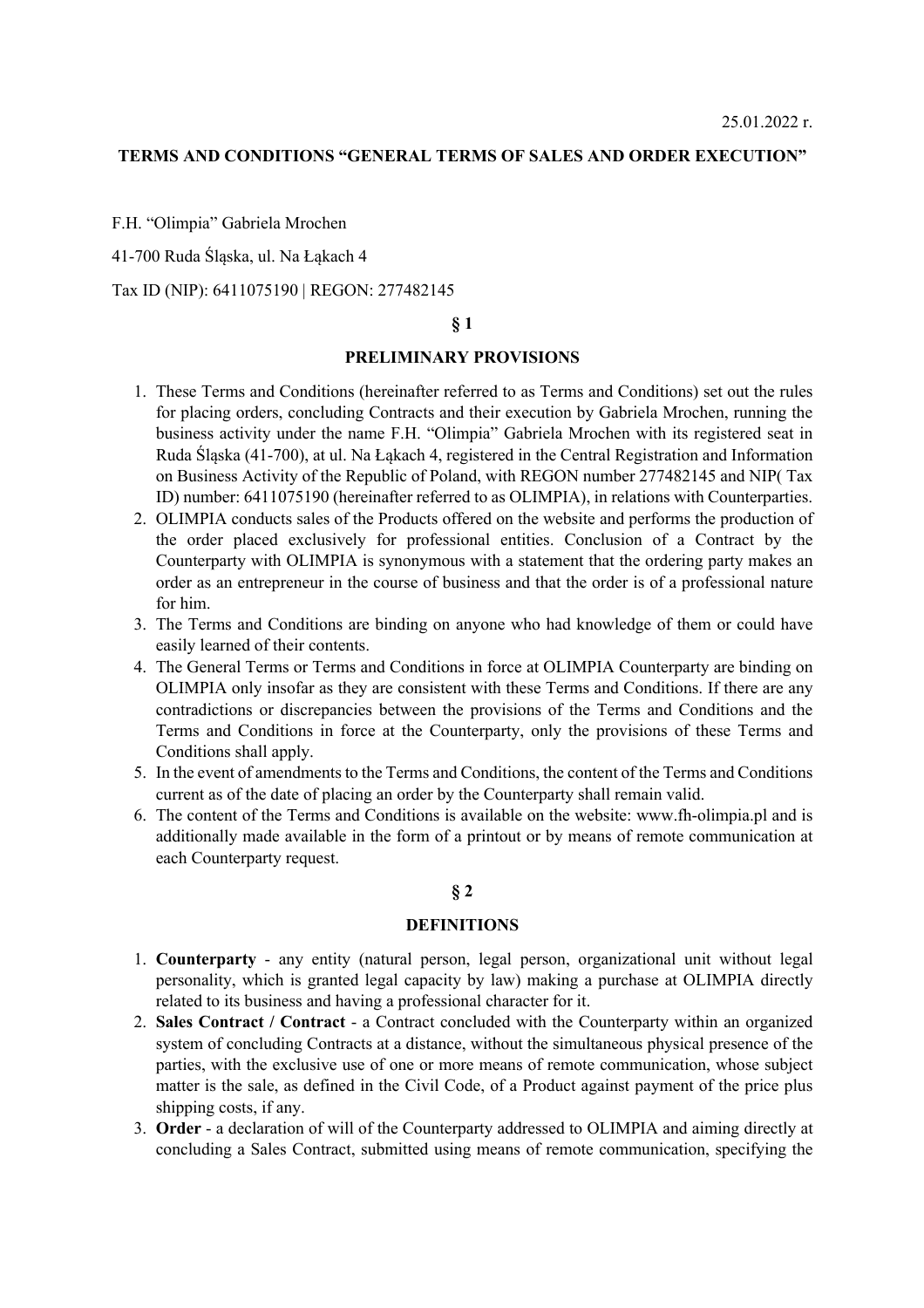Products for which the Counterparty submits an offer to conclude a Sales Contract and the Counterparty data necessary for the conclusion and execution of a Sales Contract.

4. **Product** - a movable item available at OLIMPIA, which is the subject of a Sales Contract between Counterparty and the Seller, the detailed specification of which is each time indicated in the Product description on the website www.fh- olympia.pl.

# **§ 3**

# **PLACING AN ORDER. CONCLUDING A CONTRACT**

- 1. By placing an Order, the Counterparty or a person acting on its behalf declares that it has full legal capacity under the provisions of the Civil Code and that it meets the definition of the Counterparty specified in § 2.1 of the Terms and Conditions.
- 2. Placing an Order shall be synonymous with accepting the Terms and Conditions.
- 3. The Products shall be sold on the basis of Orders placed via electronic mail or other means of remote communication. Current contact details are given in the current price list and on the OLIMPIA website.
- 4. OLIMPIA price list is made available to regular Counterparties by means of an email message. The price list is also made available to each Counterparty on their request before placing an Order.
- 5. OLIMPIA shall not accept an Order and reserves the right to refuse to complete the Order, which was placed as incomplete, i.e. each time when the Counterparty data is incomplete, data for shipment or wrong names of Products or their symbols.
- 6. OLIMPIA is not responsible for incorrect completion of an Order caused by the Counterparty incorrect identification of Product symbols.
- 7. By placing an Order, the Counterparty confirms that they have familiarized themselves with the appearance of the Product and its parameters placed on the website www.fh-olimpia.pl.
- 8. Subject to sec. 9 below, after placing an Order, OLIMPIA confirms its receipt and agrees with the Counterparty the date of its completion. As soon as the Parties confirm the completion date, a Sales Contract is concluded.
- 9. Products that are available in the warehouse and OLIMPIA can send them on the day of placing an Order or in the two following working days after placing an Order, can be sent without prior confirmation of receipt. As soon as the VAT invoice is sent to the Client's email address, a Sales Contract is concluded.
- 10.OLIMPIA reserves the right to change the order completion date in the case of fortuitous events on the side of OLIMPIA, as well as resulting from force majeure, which events OLIMPIA is not able to prevent. Liability of OLIMPIA for damage to the Counterparty, arising from delays in meeting the deadline for completion of the Contract is excluded.
- 11.In the case of an unexpected fortuitous event which makes the production process impossible, OLIMPIA shall immediately notify the Counterparty by e-mail or telephone, giving a specific reason why the order cannot be fulfilled in the previously specified time.

# **§ 4**

### **PAYMENT TERMS**

- 1. Method and time limits for payment for the Order are determined individually between OLIMPIA and the Counterparty.
- 2. The payment is considered done at the moment of be crediting the bank account of OLIMPIA, which is indicated in the VAT invoice.
- 3. In the absence of any other provisions in the order, the Counterparty is obliged to pay for the subject of the Contract within the period specified in the VAT invoice.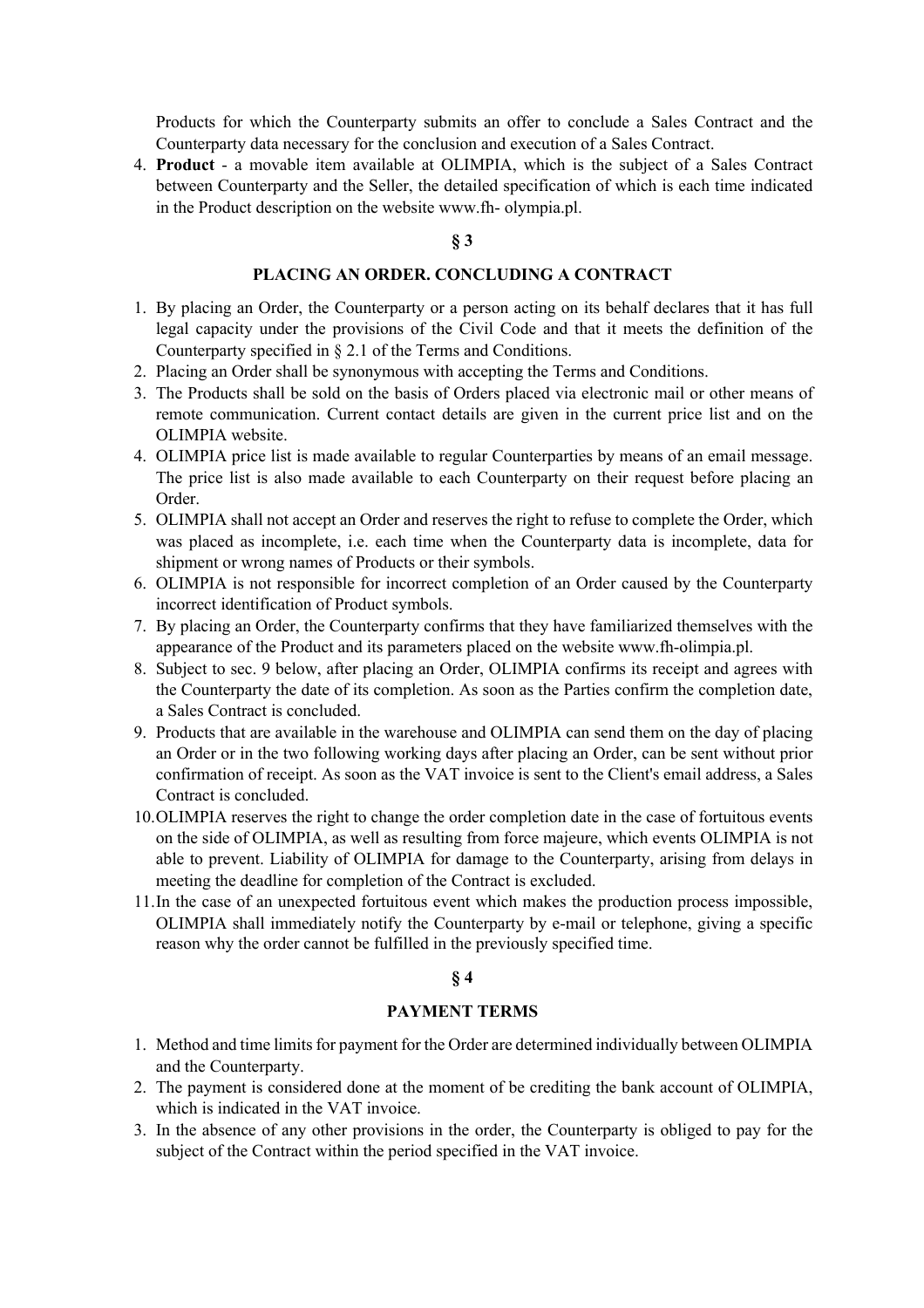- 4. Counterparty by the fact of Contract conclusion with OLIMPIA authorizes OLIMPIA to issue VAT invoice without signature, in electronic form.
- 5. VAT invoice is sent in electronic form to the Counterparty's email address on the day of sending the Product to the carrier.
- 6. In the situation described in §5 sec. 8, the VAT invoice is issued to the Counterparty together with the ordered Product.

# **§ 5**

## **EXECUTION AND SHIPMENT OF ORDERS**

- 1. Subject to § 3 sec. 9, the Contract completion date is agreed individually with each Counterparty.
- 2. The Contract execution date is the time of shipment, i.e. the period until the Product is sent by OLIMPIA to the carrier.
- 3. For the purpose of executing the order OLIMPIA assumes only working days, counted from the next day, on which the order was received electronically.
- 4. Shipping costs, indicated in the Price List, are added to each order.
- 5. OLIMPIA is not responsible in any way for damages resulting from errors in delivery or delays in delivery of the Contract subject caused by a logistics operator or other entity delivering the Contract subject to the Counterparty.
- 6. OLIMPIA is not responsible for the date of delivery by the carrier.
- 7. OLIMPIA will provide the number of the bill of lading and the name of the carrier upon request.
- 8. OLIMPIA makes it possible, after a prior arrangement of time, to collect the order in person in its office. In this case, the cost of packaging the order according to the Price List will be added to the order.
- 9. After receiving the shipment, the Counterparty is obliged to check whether the quantity of the delivered product is the same as the order. In the case of noticed irregularities, OLIMPIA should be informed about them not later than on the next working day after receiving the Product.
- 10.In the case when the protective packaging of the shipment bears signs of damage, the Counterparty is obliged on the day of receipt of the Product to draw up a protocol of damage with simultaneous refusal to accept the goods. (Art. 74 of the Transport Law)
- 11.The Counterparty or a goods recipient acting on its behalf shall inspect the delivered Products thoroughly and in detail to verify their condition at the time of handover. In the event any defects are found during this verification, the Counterparty is obliged to notify OLIMPIA of these defects not later than on the next working day after the receipt of the Product.
- 12.At the time of the Product delivery, the risk of damage or loss of the item and the occurrence of defects, which are not latent defects, shall be transferred to the Counterparty. After the Product acceptance, the Counterparty may not rely on the existence of defects, which were not reported in accordance with sec. 9 and 11 of this paragraph, and which are not latent defects.
- 13.The Product shall be handed over upon its delivery to the agreed place (delivery address).

### **§ 6**

### **RESPONSIBILITY. GUARANTY**

- 1. All road traffic safety devices manufactured by OLIMPIA are brand new and free from defects, and have all documents required by law (i.e. National Technical Assessment and Declaration of Performance) and comply with current company standards and legislation.
- 2. OLIMPIA provides a guaranty for all its road traffic safety equipment and declares that these products have no hidden defects in material or workmanship and have the characteristics resulting from their technical specifications.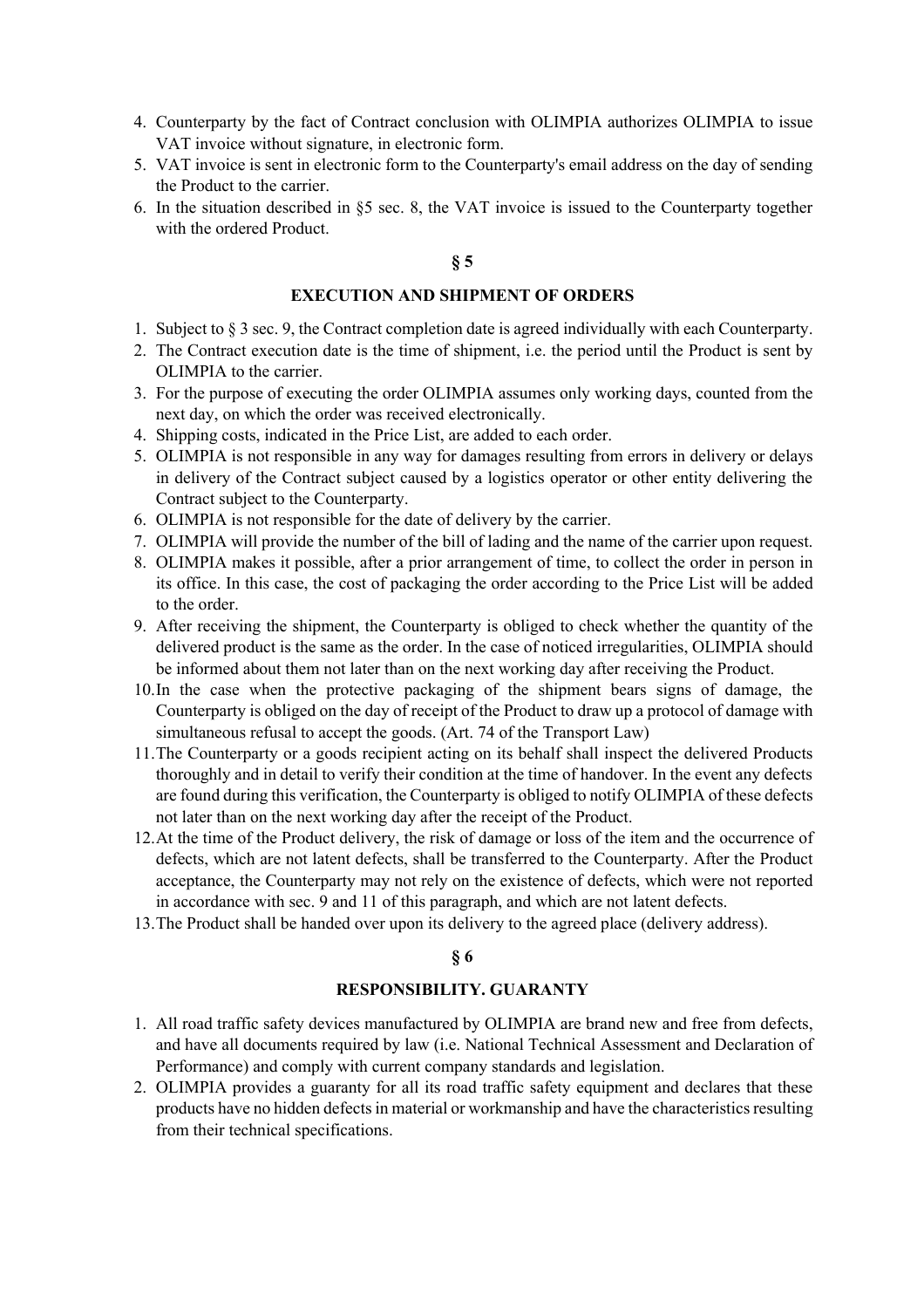- 3. The guaranty in a wider scope than specified in the Terms and Conditions can be given only in the form of a separate agreement. The guaranty shall not cover Product defects of which the Counterparty knew when entering into the Sales Contract.
- 4. The guaranty shall be valid in the territory of Poland.
- 5. The guaranty shall be granted for the period not exceeding 12 (twelve) months from the date when the Counterparty collected the ordered Products. This period is considered to be fulfilled if a defect in the Product is revealed before its expiry date and the Counterparty notifies OLIMPIA about the discovered defect.
- 6. The guaranty claim should be submitted immediately, but not later than within 7 days after finding the defect under pain of losing the rights under the guaranty. The notification takes the form of a document and should include:
	- a) a description of the defect along with a photograph
	- b) documentation of the installation of road safety devices in accordance with the instruction (§6 section 11point b) of the Terms and Conditions).
- 7. OLIMPIA, within 14 days from the acceptance of the guaranty claim, after carrying out an examination of the Product covered by the guaranty procedure, informs the Counterparty of the acceptance of liability for a defect in the Product or of the refusal to accept liability. Refusal to accept guaranty responsibility takes place in a situation where OLIMPIA is not at fault for a defect in the Product, in particular, where the Counterparty used the Product incorrectly or assembled it incorrectly.
- 8. OLIMPIA removes the defect in the Product by replacing it with a new one. The cost of shipping the Product for replacement is borne by the Counterparty. OLIMPIA replacing the Product with a defect-free one has the right to request the return of the defective Product. The replacement takes place immediately, not later than within 30 days from the recognition of responsibility for defects by OLIMPIA, unless the waiting period for the components of the Product will be longer, about which OLIMPIA will inform the Counterparty. The collection of the replaced Product takes place in a manner agreed upon by the Counterparty and OLIMPIA (personal collection, shipping at the expense of the Counterparty).
- 9. OLIMPIA is not responsible for the costs of disassembly of the Product and its reassembly after the guaranty repair.
- 10.The responsibility of OLIMPIA for the Counterparty's damage resulting from delays in meeting the deadline for replacing the Product with a new one free of defects is excluded.
- 11.The Counterparty shall be obliged to comply with the obligations in connection with the purchase of road safety devices by:
	- a) organizing transport in accordance with the transport regulations (in the situation when the transport of the Product takes place at the expense and risk of the Counterparty, which was agreed individually);
	- b) assembling the road traffic safety devices in accordance with the manual available at: www.fholipmia.pl
	- c) periodical cleaning and painting of the road traffic safety devices elements;
	- d) immediately unpacking the pallet in order to avoid deformation of the Products;
- 12.The Counterparty shall lose its rights under the guaranty if it failed to comply with the obligations described in §5 sec. 9, §5 sec. 11 and §6 sec. 13 hereof and if the subject of the Contract:
	- a) was damaged in a mechanical manner by road users;
	- b) was damaged in a mechanical way or due to improper installation,
	- c) is worn out by abrasion of paint, chemical curing compound, and reflective tape and stickers during the use of traffic safety devices;
- 13.The Counterparty shall also lose its rights under the guarantee if it took delivery of the shipment from the carrier which showed signs of damage in the packaging and at the same time failed to draw up a damage protocol, pursuant to §5 par. 10 hereof.